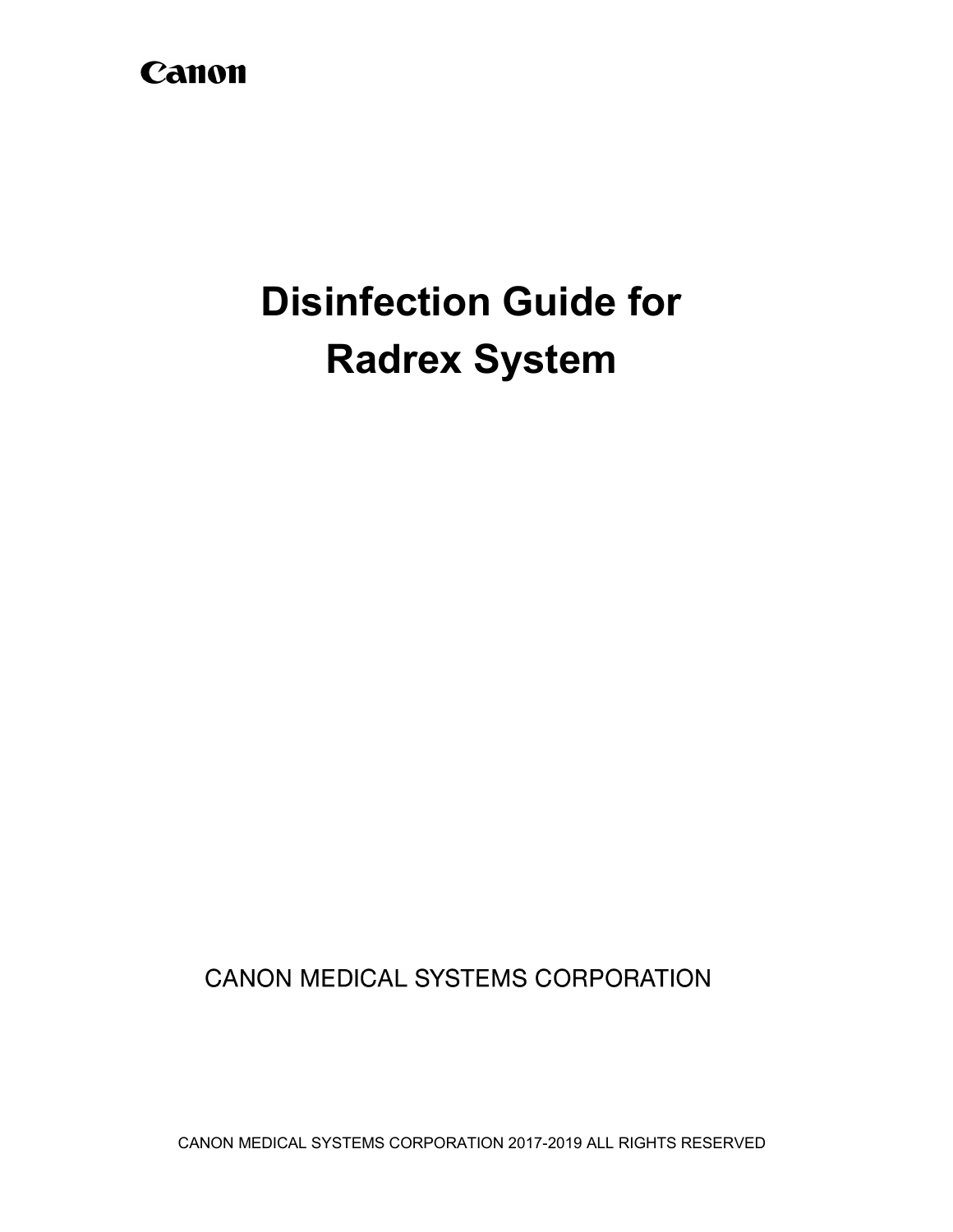#### **8.7 Cleaning**

After operating the system, clean each unit, optional units, and the room. If cleaning is undertaken by a cleaning agency, ensure that they are made aware of the warnings and cautions described below.

|  | $\mathbf{WARMING:}$ 1. If disinfection is required due to the presence of blood<br>etc., perform thorough disinfection referring to<br>subsection 8.7 "Disinfection".                                                     |
|--|---------------------------------------------------------------------------------------------------------------------------------------------------------------------------------------------------------------------------|
|  | 2. Turn OFF the power supply of the unit before cleaning.<br>If the power is ON, malfunction or an accident may occur.<br>If liquids such as water or detergent enter the unit, there<br>is a danger of electrical shock. |
|  | 3. Do not pour or spray liquids such as water or detergent<br>on the unit. If liquid enters the unit, malfunction or an<br>accident may occur.                                                                            |
|  | 4. Do not pour liquids such as water or detergent on the<br>floor. If liquid is spilled on the unit or liquid enters the<br>cable pit, malfunction or an accident may occur.                                              |

**CAUTION:** Do not clean the system with volatile solvents (such as paint thinner or benzine) or abrasive cleansers. Doing so may cause discoloration, deformation, or damage of the wiped sections of the units and the display.

(1) Cleaning the covers

Use a soft dry cloth to remove the covers of the keyboard, mouse, and other units (including the display).

(2) Cleaning the unit

Wipe off stains with a soft cloth moistened with mild detergent.

- Dilute mild detergent to the concentration specified by the manufacturer.
- Moisten a soft cloth with the diluted detergent, and then wring the cloth out firmly so that the detergent does not drip from the cloth.
- Wipe off stains, then wipe the unit again using a dry soft cloth.
- (3) Cleaning of the room

Remove dust from the room using a vacuum cleaner. When scrubbing the floor, use a tightly wrung out mop or cloth so that water does not drip.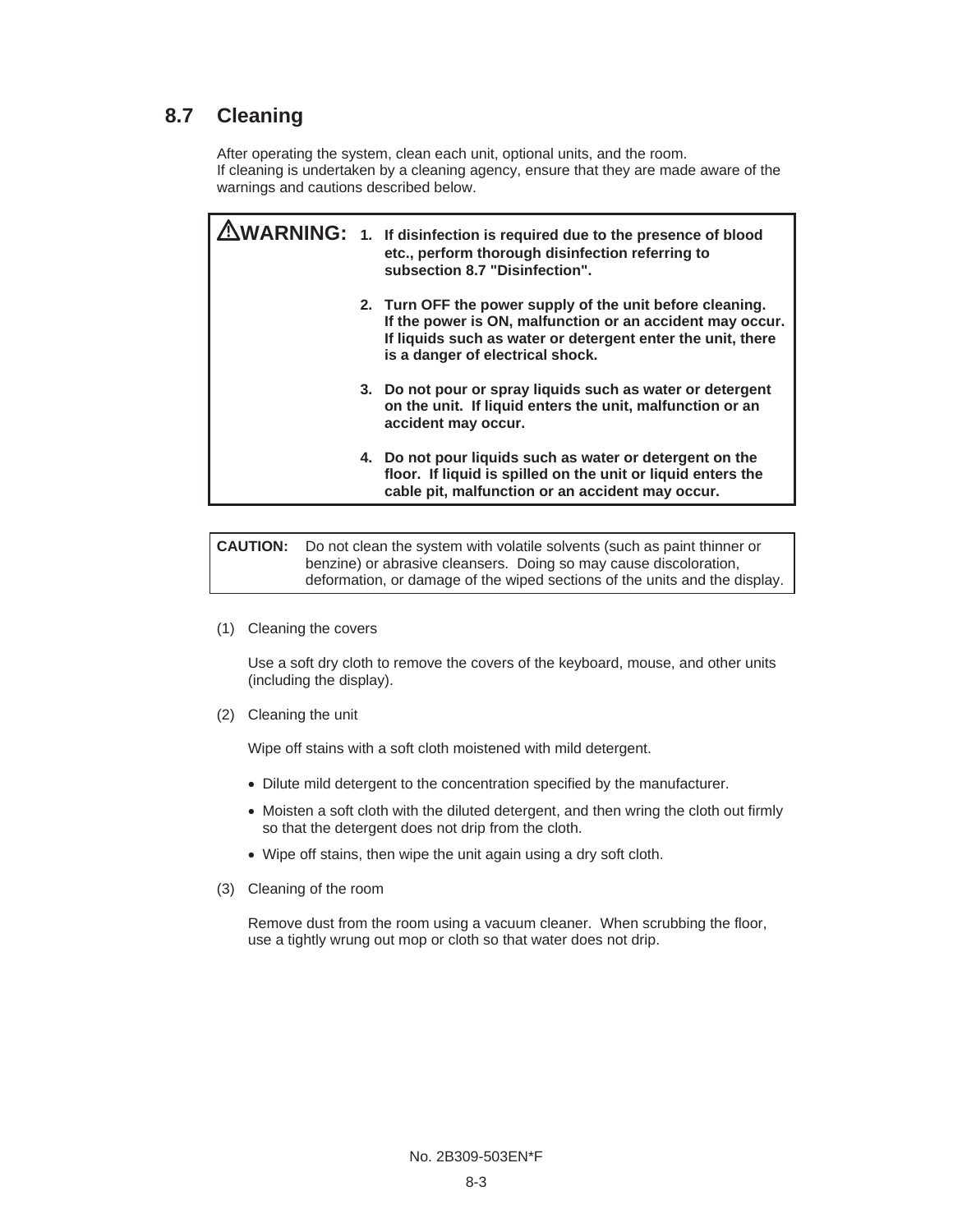### **8.8 Disinfection**

Disinfection of the units must be performed under the supervision of qualified personnel with disinfection expertise.

|  | $\triangle$ WARNING: 1. Observe the precautions below to prevent infection.                                                                                                                                                                                                                                                                                   |  |
|--|---------------------------------------------------------------------------------------------------------------------------------------------------------------------------------------------------------------------------------------------------------------------------------------------------------------------------------------------------------------|--|
|  | (a) If blood etc. has been spilled on the system, perform<br>thorough disinfection.                                                                                                                                                                                                                                                                           |  |
|  | (b) Disinfect and sterilize the unit every day to prevent<br>infection. Disinfect and sterilize the parts that come<br>into contact with the operator or patient after each<br>patient examination.                                                                                                                                                           |  |
|  | 2. Do not pour or spray disinfectant on the unit. If<br>disinfectant enters the unit, malfunction or an accident<br>may occur.                                                                                                                                                                                                                                |  |
|  | 3. Be sure to turn OFF the power supply of the unit before<br>disinfection. If power is supplied, an accident may occur<br>due to unexpected operation of the unit when the<br>operating switches are touched.<br>If a liquid such as water or detergent enters the system,<br>electrical leakage may occur in the system, resulting in<br>an electric shock. |  |
|  | 4. After disinfection, ventilate the room thoroughly before<br>turning ON the power supply. If any flammable gas<br>remains in the room, there is a danger of fire or explosion<br>when the power supply is turned ON.                                                                                                                                        |  |

|  |  | <b>CAUTION:</b> 1. Do not use the disinfectants listed below.<br>They will damage the unit. The performance and safety of the unit<br>cannot be guaranteed if it has been damaged by use of an unsuitable<br>disinfectant.                                                                                                                                                       |  |  |
|--|--|----------------------------------------------------------------------------------------------------------------------------------------------------------------------------------------------------------------------------------------------------------------------------------------------------------------------------------------------------------------------------------|--|--|
|  |  | • Disinfectants that are excessively corrosive to metal or rubber such<br>as chlorine-based disinfectants.                                                                                                                                                                                                                                                                       |  |  |
|  |  | Disinfectants which warn against use on metal plastic, rubber, or<br>$\bullet$<br>coatings.                                                                                                                                                                                                                                                                                      |  |  |
|  |  | Disinfectants that may enter the unit such as formalin gas or spray-<br>$\bullet$<br>type agents.                                                                                                                                                                                                                                                                                |  |  |
|  |  | 2. Disinfect the equipment only when necessary. Performing disinfection<br>repeatedly may result in discoloration or cracking of the surface finish,<br>or rubber or plastic parts may be damaged. If the equipment appears to<br>be harmed by a disinfectant, immediately stop using the equipment and<br>contact your Canon Medical Systems service representative for repair. |  |  |